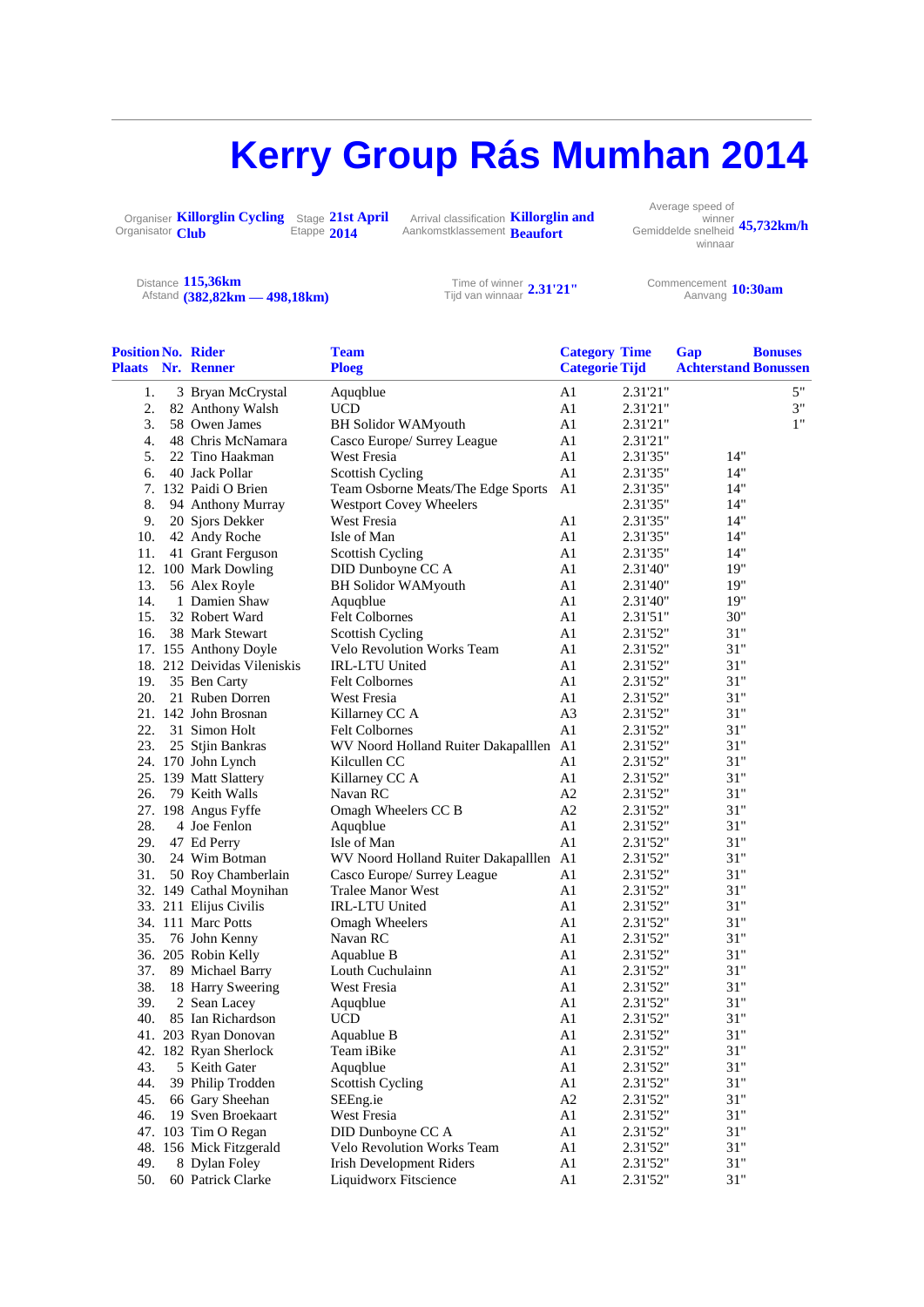|            | 51. 152 Gary McDonald                                           | Tralee Manor West                                          | A2                   | 2.31'52"             | 31"              |
|------------|-----------------------------------------------------------------|------------------------------------------------------------|----------------------|----------------------|------------------|
|            | 52. 138 John Mannix                                             | Killarney CC A                                             | A1                   | 2.31'52"             | 31"              |
|            | 53. 101 Andrew Meehan                                           | DID Dunboyne CC A                                          | A1                   | 2.31'52"             | 31"              |
|            | 54. 117 Derek Joyce                                             | Western Lakes CC                                           | A1                   | 2.31'52"             | 31"              |
|            | 55. 140 Michael Lucey                                           | Killarney CC A                                             | A1                   | 2.31'52"             | 31"              |
|            | 56. 177 Bryan Long                                              | St Finbarrs Centra                                         | A2                   | 2.31'52"             | 31"              |
|            | 57. 194 John Mason                                              | DID Dunboyne CC B                                          | A2                   | 2.31'52"             | 31"              |
| 58.        | 28 Thijs Bleeker                                                | WV Noord Holland Ruiter Dakapalllen A1                     |                      | 2.31'52"             | 31"              |
| 59.        | 10 Sean McKenna                                                 | <b>Irish Development Riders</b>                            | A1                   | 2.31'52"             | 31"              |
| 60.        | 51 Richard Cartland                                             | Casco Europe/ Surrey League                                | A1                   | 2.31'52"             | 31"              |
| 61.        | 74 Tom Blennerhassett                                           | Orwell Wheelers A                                          | A2                   | 2.31'52"             | 31"              |
|            | 62. 141 Brendan Cassidy                                         | Killarney CC A                                             | A2                   | 2.31'52"             | 31"              |
| 63.        | 67 Derek Burke                                                  | SEEng.ie                                                   | A1                   | 2.31'52"             | 31"              |
|            | 64. 146 Mike Ahearn                                             | Dungarvan CC                                               | A1                   | 2.32'06"             | 45"              |
| 65.        | 57 Conor Ryan                                                   | <b>BH Solidor WAMyouth</b>                                 | A1                   | 2.32'11"             | 50"              |
|            | 66. 160 Ciaran Power                                            | Comeragh CC                                                | A2                   | 2.32'12"             | 51"              |
| 67.        | 26 Leon Koch                                                    | WV Noord Holland Ruiter Dakapalllen A1                     |                      | 2.32'15"             | 54"              |
|            | 68. 210 Mike O Mahony                                           | Killarney CC B                                             | A <sub>3</sub>       | 2.32'15"             | 54"              |
|            | 69. 72 Brian McArdle                                            | Orwell Wheelers A                                          | A1                   | 2.32'25"             | 1'04"            |
| 70.        | 23 Robert Jan Mol                                               | West Fresia                                                | A1                   | 2.33'28"             | 2'07"            |
| 71.        | 59 Bev Humpherys                                                | <b>BH Solidor WAMyouth</b>                                 | A1                   | 2.33'28"             | 2'07"            |
| 72.        | 55 Nick Noble                                                   | <b>BH Solidor WAMyouth</b>                                 | A1                   | 2.33'30"             | 2'09"            |
| 73.        | 61 Chris Reilly                                                 | Liquidworx Fitscience                                      | A1<br>A2             | 2.33'38"             | 2'17"<br>2'20"   |
| 74.<br>75. | 7 Jason Prendergast<br>29 Joury Ottenbros                       | Irish Development Riders                                   |                      | 2.33'41"             |                  |
| 76.        |                                                                 | WV Noord Holland Ruiter Dakapalllen A1<br>Louth Cuchulainn |                      | 2.36'04"             | 4'43"<br>4'43"   |
|            | 92 Colm Quinn<br>77. 195 Ciaran Hallinan                        |                                                            | A1<br>A2             | 2.36'04"             |                  |
|            |                                                                 | DID Dunboyne CC B                                          | A1                   | 2.36'07"             | 4'46"<br>4'46"   |
| 78.        | 30 John Heaton Armstrong Felt Colbornes<br>79. 176 Kieran Crean | St Finbarrs Centra                                         | A2                   | 2.36'07"             | 4'46"            |
|            |                                                                 |                                                            | A1                   | 2.36'07"             | 4'46"            |
| 81.        | 80. 110 Stephen McKenna<br>91 Alan Gray                         | <b>Omagh Wheelers</b><br>Louth Cuchulainn                  | A2                   | 2.36'07"<br>2.36'07" | 4'46"            |
|            | 82. 145 Mark Radley                                             | Dungarvan CC                                               | A <sub>3</sub>       | 2.36'07"             | 4'46"            |
|            | 83. 118 Sean O Malley                                           | Western Lakes CC                                           | A1                   | 2.36'07"             | 4'46"            |
|            | 84. 166 Dave McCarthy                                           | Team Bike Worx                                             | A <sub>3</sub>       | 2.36'07"             | 4'46"            |
|            | 85. 172 Richard McDonagh                                        | Kilcullen CC                                               |                      | 2.36'07"             | 4'46"            |
| 86.        | 49 Simon McNamara                                               | Casco Europe/ Surrey League                                | A1                   | 2.36'07"             | 4'46"            |
|            | 87. 213 Mariusz Ratkevicus                                      | <b>IRL-LTU United</b>                                      | A1                   | 2.36'07"             | 4'46"            |
|            | 88. 114 Paul McCarter                                           | Omagh Wheelers                                             | A1                   | 2.36'07"             | 4'46"            |
|            | 89. 88 Liam Dolan                                               | Louth Cuchulainn                                           | A1                   | 2.36'07"             | 4'46"            |
|            | 90. 136 Martin Cashman                                          | Team Osborne Meats/The Edge Sports                         | A1                   | 2.36'07"             | 4'46"            |
|            | 91. 127 Gary Scully                                             | Nenagh CC                                                  | A2                   | 2.36'07"             | 4'46"            |
| 92.        | 44 Elliott Baxter                                               | Isle of Man                                                | A1                   | 2.36'07"             | 4'46"            |
|            | 93. 173 Liam Browne                                             | Kilcullen CC                                               |                      | 2.36'07"             | 4'46"            |
|            | 94. 168 Geoff Sheehan                                           | Team Bike Worx                                             | A1                   | 2.36'07"             | 4'46"            |
|            | 95. 122 Cathal Smith                                            | Phoenix CC                                                 | A1                   | 2.36'07"             | 4'46"            |
|            | 96. 116 Padraig Marrey                                          | Western Lakes CC                                           | A1                   | 2.36'07"             | 4'46"            |
| 97.        | 78 Stephen Byrne                                                | Navan RC                                                   | A2                   | 2.36'07"             | 4'46"            |
|            | 98. 181 Michael Hennessey                                       | <b>St Finbarrs Centra</b>                                  | A1                   | 2.36'07"             | 4'46"            |
| 99.        | 62 Mike Storin                                                  | Liquidworx Fitscience                                      | A1                   | 2.36'07"             | 4'46"            |
|            | 100. 171 Mark Kiernan                                           | Kilcullen CC                                               | A2                   | 2.36'07"             | 4'46"            |
|            | 101. 129 Simon Ryan                                             | Nenagh CC                                                  | A1                   | 2.36'07"             | 4'46"            |
| 102.       | 6 Olan Barrett                                                  | Aquqblue                                                   | A1                   | 2.36'07"             | 4'46"            |
|            | 103. 167 Stephen Halpin                                         | Team Bike Worx                                             | A1                   | 2.36'20"             | 4'59"            |
| 104.       | 54 Tom Stockdale                                                | <b>BH Solidor WAMyouth</b>                                 | A1                   | 2.36'20"             | 4'59"            |
|            | 106. 126 Shane Scully                                           | Nenagh CC                                                  | A2                   | 2.49'30"             | 18'09"           |
| 107.       | 15 Damien Roche                                                 | Killorglin CC                                              | A2                   | 2.49'30"             | 18'09"           |
|            | 108. 150 Barry Horgan                                           | Tralee Manor West                                          | A2<br>A1             | 2.49'30"             | 18'09"           |
| 109.       | 16 Neil Long                                                    | Killorglin CC<br><b>UCD</b>                                | A2                   | 2.49'30"             | 18'09"           |
| 110.       | 87 Joseph Breheny                                               | Team iBike                                                 |                      | 2.49'30"             | 18'09"           |
|            | 111. 187 Billy Reidy<br>113. 180 John O Connell                 | <b>St Finbarrs Centra</b>                                  | A <sub>3</sub><br>A2 | 2.52'30"<br>2.52'30" | 21'09"<br>21'09" |
| 114.       | 70 Odran Connors                                                | Orwell Wheelers A                                          | A2                   | 2.52'30"             | 21'09"           |
|            | 115. 206 Shane O Neill                                          | Aquablue B                                                 | A <sub>3</sub>       | 2.52'30"             | 21'09"           |
|            | 116. 131 Vinnie Gleeson                                         | Nenagh CC                                                  | A2                   | 2.52'30"             | 21'09"           |
| 117.       | 17 Stuart Cox                                                   | Killorglin CC                                              | A1                   | 2.52'30"             | 21'09"           |
| 118.       | 93 Sean Loughran                                                | Louth Cuchulainn                                           | A2                   | 2.52'30"             | 21'09"           |
|            |                                                                 |                                                            |                      |                      |                  |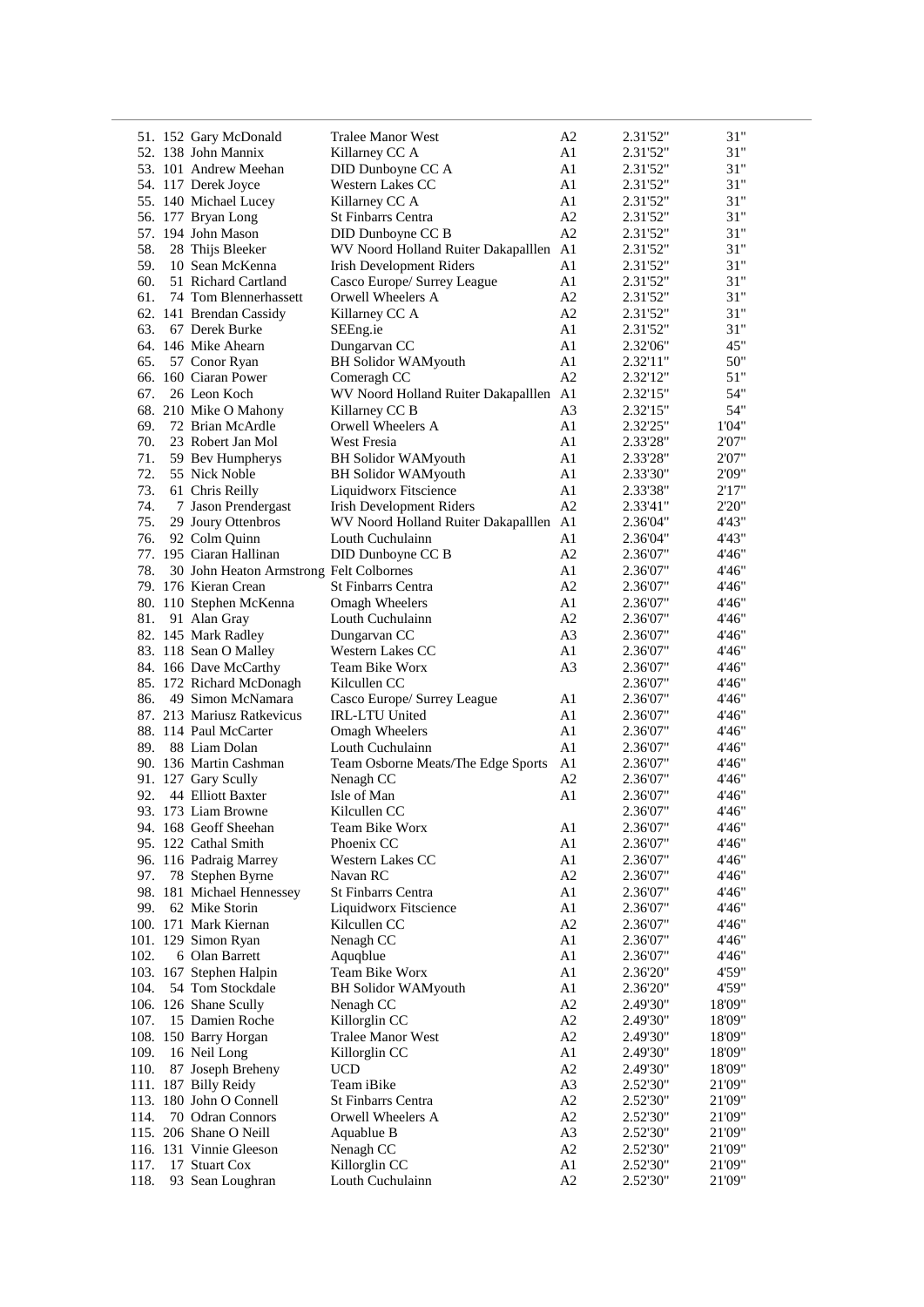| 119. 119 Sean McIrnerney    | <b>Western Lakes CC</b>   |                                    | A2             | 2.52'30" | 21'09" |
|-----------------------------|---------------------------|------------------------------------|----------------|----------|--------|
| 120. 196 Eoin Lynch         |                           | DID Dunboyne CC B                  | A <sub>3</sub> | 2.52'30" | 21'09" |
| 121. 154 Aidan Crowley      |                           | Velo Revolution Works Team         | A1             | 2.52'30" | 21'09" |
| 122. 202 Maurice Lawlor     | Aquablue B                |                                    | A2             | 2.52'30" | 21'09" |
| 123. 207 Joe O Shea         | Killarney CC B            |                                    | A <sub>3</sub> | 2.52'30" | 21'09" |
| 124. 175 John Gargan        | Kilcullen CC              |                                    |                | 2.52'30" | 21'09" |
| 125. 125 Ciaran McVeigh     | Phoenix CC                |                                    | A <sub>3</sub> | 2.55'30" | 24'09" |
| 126. 124 Alex Donald        | Phoenix CC                |                                    | A1             | 2.55'30" | 24'09" |
| 127.<br>97 Richard Meaney   |                           | <b>Westport Covey Wheelers</b>     | A <sub>3</sub> | 2.55'30" | 24'09" |
| 128. 209 Patrick Clifford   | Killarney CC B            |                                    | A <sub>3</sub> | 2.55'30" | 24'09" |
| 129. 13 Jamie O Shea        | Killorglin CC             |                                    | A <sub>3</sub> | 2.55'30" | 24'09" |
| 130. 115 Darragh McCarter   | Omagh Wheelers            |                                    | A2             | 2.55'30" | 24'09" |
| 131. 183 Daithi Creedon     | Team iBike                |                                    | A <sub>3</sub> | 2.55'30" | 24'09" |
| 132. 123 David O Brien      | Phoenix CC                |                                    | A2             | 2.58'30" | 27'09" |
|                             |                           |                                    | A1             |          | 27'09" |
| 133. 144 Stephen Murray     | Dungarvan CC              |                                    |                | 2.58'30" |        |
| 134. 147 Paul Smith         | Dungarvan CC              |                                    | A <sub>3</sub> | 2.58'30" | 27'09" |
| 135. 161 Michael McNena     | Comeragh CC               |                                    | A2             | 2.58'30" | 27'09" |
| 136. 105 Eugene Moriarty    |                           | DID Dunboyne CC A                  | A1             | 2.58'30" | 27'09" |
| 137.<br>64 Eddy Barry       |                           | Liquidworx Fitscience              | a1             | 2.58'30" | 27'09" |
| 138. 151 Mark Shannon       |                           | <b>Tralee Manor West</b>           | A1             | 3.01'30" | 30'09" |
| 142.<br>11 Daniel Stewart   |                           | <b>Irish Development Riders</b>    | A1             | 3.01'30" | 30'09" |
| 143.<br>12 Edward Casey     | Killorglin CC             |                                    | A <sub>3</sub> | 3.06'30" | 35'09" |
| 144.<br>14 Micheal O Shea   | Killorglin CC             |                                    | A <sub>3</sub> | 3.06'30" | 35'09" |
| 145.<br>33 Andrew Hargroves | <b>Felt Colbornes</b>     |                                    | A1             | 3.06'30" | 35'09" |
| 146.<br>46 Chris Nichelson  | Isle of Man               |                                    | A1             | 3.06'30" | 35'09" |
| 146.<br>52 Stuart Bellis    |                           | Casco Europe/ Surrey League        | A1             | 3.06'30" | 35'09" |
| 147.<br>63 Gareth McCormack |                           | Liquidworx Fitscience              | A1             | 3.06'30" | 35'09" |
| 148.<br>68 Kieran Heneghan  | SEEng.ie                  |                                    | A <sub>3</sub> | 3.06'30" | 35'09" |
| 149.<br>71 Aidan Collins    |                           | Orwell Wheelers A                  | A <sub>3</sub> | 3.06'30" | 35'09" |
| 150.<br>73 Diarmuid Collins | Orwell Wheelers A         |                                    | A2             | 3.06'30" | 35'09" |
| 151.<br>80 Niall Doggett    | Navan RC                  |                                    | A2             | 3.06'30" | 35'09" |
| 152.<br>81 Simon O Dea      | Navan RC                  |                                    | A <sub>3</sub> | 3.06'30" | 35'09" |
| 153.<br>86 Eoin Morton      | <b>UCD</b>                |                                    | A1             | 3.06'30" | 35'09" |
| 153.<br>96 James McGreevey  |                           | <b>Westport Covey Wheelers</b>     | A <sub>3</sub> | 3.06'30" | 35'09" |
| 154.<br>98 Keith O Connell  |                           | Westport Covey Wheelers            | A <sub>3</sub> | 3.06'30" | 35'09" |
| 155. 107 Brendan Maloney    | South Dublin CC           |                                    | A2             | 3.06'30" | 35'09" |
| 156. 134 Richard Hooton     |                           | Team Osborne Meats/The Edge Sports | A1             | 3.06'30" | 35'09" |
| 157. 137 Michael Crowley    |                           | Team Osborne Meats/The Edge Sports | A2             | 3.06'30" | 35'09" |
| 158. 143 Leigh Hewardine    | Killarney CC A            |                                    | A <sub>3</sub> | 3.06'30" | 35'09" |
| 159. 164 Ronan Costello     | Comeragh CC               |                                    | A <sub>3</sub> | 3.06'30" | 35'09" |
| 160. 178 Richard Barry      | <b>St Finbarrs Centra</b> |                                    | A2             | 3.06'30" | 35'09" |
| 161. 179 Peter Barber       | St Finbarrs Centra        |                                    | A <sub>3</sub> | 3.06'30" | 35'09" |
| 161. 184 Mark Prendeville   | Team iBike                |                                    | A <sub>3</sub> | 3.06'30" | 35'09" |
| 162. 185 Sean McCarron      | Team iBike                |                                    | A <sub>3</sub> | 3.06'30" | 35'09" |
| 163. 186 Marc Houlihan      | Team iBike                |                                    | A <sub>3</sub> | 3.06'30" | 35'09" |
| 164. 188 Neal Hudson        | Orwell Wheelers B         |                                    | A <sub>3</sub> | 3.06'30" | 35'09" |
| 165. 197 Jack Whealan       |                           | DID Dunboyne CC B                  | A3             | 3.06'30" | 35'09" |
| 166. 191 Eric Downey        | Orwell Wheelers B         |                                    | A1             | 3.06'30" | 35'09" |
| 167. 204 Stephen McGrath    | Aquablue B                |                                    | A2             | 3.06'30" | 35'09" |
| 167. 208 Greg Whealan       | Killarney CC B            |                                    | A3             | 3.06'30" | 35'09" |
| 168. 214 Melanie Spath      | <b>IRL-LTU United</b>     |                                    | A2             | 3.06'30" | 35'09" |
|                             |                           |                                    |                |          |        |

### **Kerry Group Rás Mumhan 2014**



Etappe **21st April 2014** General classification after Algemeen klassement na **Killorglin and Beaufort**

Average speed of winner **42,323km/h** Total distance<br>Total afstand Gemiddelde snelheid winnaar **42,323km/h** Totaalafstand

Total distance<br>Totaalafstand **498,18km** 

Tijd van winnaar **11.46'15"**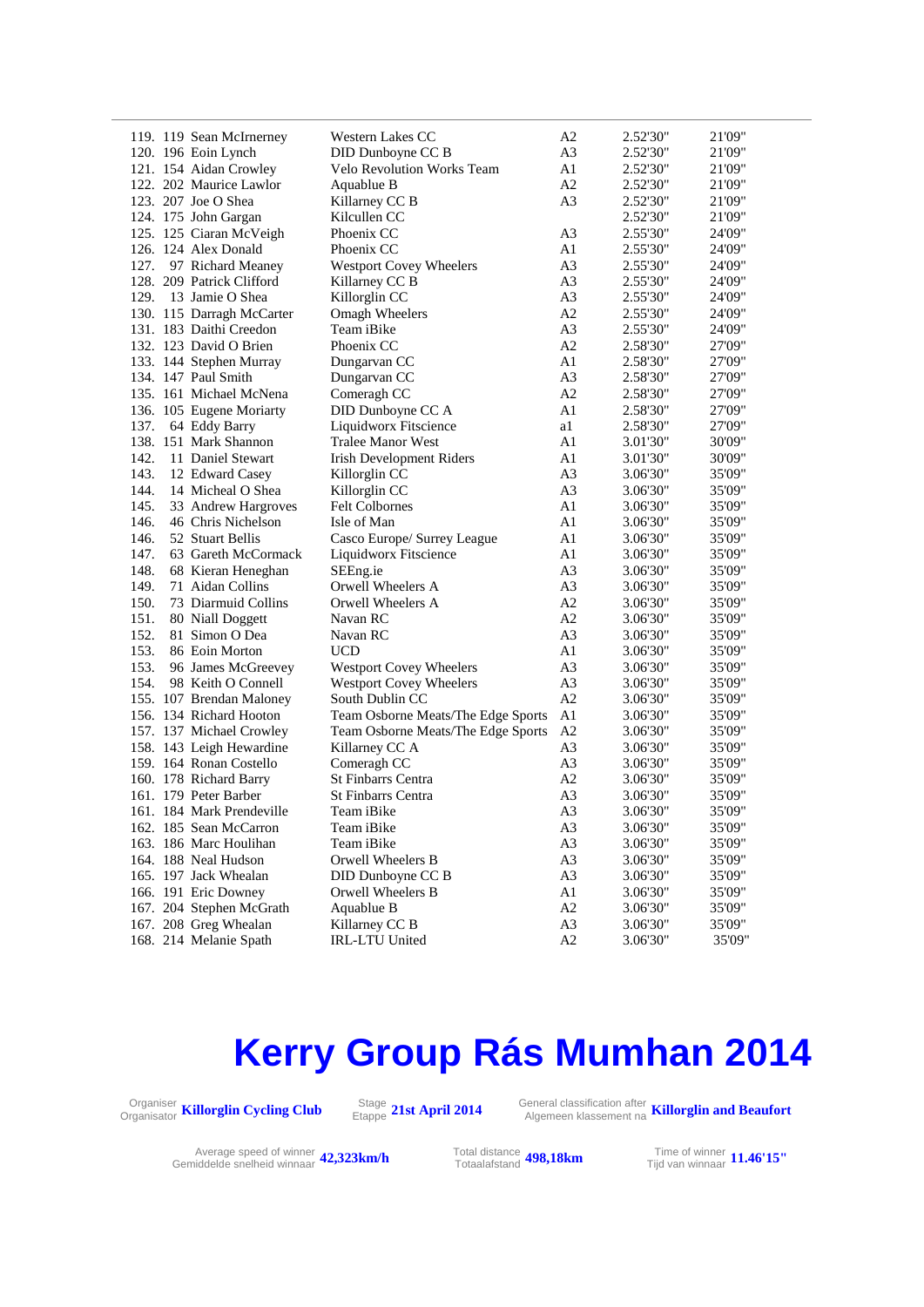| <b>Position No. Rider</b><br><b>Plaats</b> | Nr. Renner                            | <b>Team</b><br><b>Ploeg</b>         | <b>Category Time</b><br><b>Categorie Tijd</b> |                        | Gap<br><b>Achterstand</b> |
|--------------------------------------------|---------------------------------------|-------------------------------------|-----------------------------------------------|------------------------|---------------------------|
| 1.                                         | 100 Mark Dowling                      | DID Dunboyne CC A                   | A1                                            | 11.46'15"              |                           |
| 2.                                         | 60 Patrick Clarke                     | Liquidworx Fitscience               | A1                                            | 11.46'27"              | 12"                       |
| 3.                                         | 20 Sjors Dekker                       | West Fresia                         | A1                                            | 11.46'30"              | 15"                       |
| 4.                                         | 10 Sean McKenna                       | <b>Irish Development Riders</b>     | A1                                            | 11.47'13"              | 58"                       |
| 5.                                         | 2 Sean Lacey                          | Aquqblue                            | A1                                            | 11.47'14"              | 59"                       |
| 6.                                         | 8 Dylan Foley                         | <b>Irish Development Riders</b>     | A1                                            | 11.47'19"              | 1'04"                     |
| 7.                                         | 82 Anthony Walsh                      | UCD                                 | A1                                            | 11.47'28"              | 1'13"                     |
| 8.                                         | 94 Anthony Murray                     | <b>Westport Covey Wheelers</b>      |                                               | 11.47'35"              | 1'20"                     |
| 9.                                         | 24 Wim Botman                         | WV Noord Holland Ruiter Dakapalllen | A1                                            | 11.47'49"              | 1'34"                     |
| 10.                                        | 21 Ruben Dorren                       | West Fresia                         | A1                                            | 11.47'52"              | 1'37"                     |
| 11.                                        | 50 Roy Chamberlain                    | Casco Europe/ Surrey League         | A1                                            | 11.47'52"              | 1'37"                     |
| 12.                                        | 182 Ryan Sherlock                     | Team iBike                          | A1                                            | 11.48'16"              | 2'01"                     |
| 13.                                        | 48 Chris McNamara                     | Casco Europe/ Surrey League         | A1                                            | 11.48'30"              | 2'15"                     |
| 14.                                        | 39 Philip Trodden                     | <b>Scottish Cycling</b>             | A1                                            | 11.49'14"              | 2'59"                     |
| 15.                                        | 19 Sven Broekaart                     | West Fresia                         | A1                                            | 11.49'14"              | 2'59"                     |
| 16.                                        | 23 Robert Jan Mol                     | West Fresia                         | A1                                            | 11.49'28"              | 3'13"                     |
|                                            | 17. 149 Cathal Moynihan               | <b>Tralee Manor West</b>            | A1                                            | 11.50'57"              | 4'42"                     |
| 18.                                        | 40 Jack Pollar                        | <b>Scottish Cycling</b>             | A1                                            | 11.51'01"              | 4'46"                     |
|                                            | 19. 132 Paidi O Brien                 | Team Osborne Meats/The Edge Sports  | A <sub>1</sub>                                | 11.51'35"              | 5'20"                     |
| 20.                                        | 42 Andy Roche                         | Isle of Man                         | A1                                            | 11.51'40"              | 5'25"                     |
| 21.                                        | 22 Tino Haakman                       | West Fresia                         | A1                                            | 11.52'27"              | 6'12"                     |
| 22.                                        | 31 Simon Holt                         | <b>Felt Colbornes</b>               | A1                                            | 11.52'37"              | 6'22"                     |
|                                            | 23. 155 Anthony Doyle                 | Velo Revolution Works Team          | A1                                            | 11.52'40"              | 6'25"                     |
|                                            | 24. 141 Brendan Cassidy               | Killarney CC A                      | A2                                            | 11.52'40"              | 6'25"                     |
| 25.                                        | 35 Ben Carty                          | <b>Felt Colbornes</b>               | A1                                            | 11.52'44"              | 6'29"                     |
| 26.                                        | 3 Bryan McCrystal                     | Aquqblue                            | A1                                            | 11.52'46"              | 6'31"                     |
| 27.                                        | 58 Owen James                         | <b>BH Solidor WAMyouth</b>          | A1                                            | 11.52'50"              | 6'35"                     |
| 28.                                        | 41 Grant Ferguson                     | <b>Scottish Cycling</b>             | A1                                            | 11.53'05"              | 6'50"                     |
| 29.                                        | 38 Mark Stewart                       | <b>Scottish Cycling</b>             | A1                                            | 11.53'22"              | 7'07"                     |
| 30.                                        | 25 Stjin Bankras                      | WV Noord Holland Ruiter Dakapalllen | A1                                            | 11.53'22"              | 7'07"                     |
|                                            | 31. 211 Elijus Civilis                | <b>IRL-LTU United</b>               | A1                                            | 11.53'22"              | 7'07"                     |
|                                            | 32. 139 Matt Slattery                 | Killarney CC A                      | A1                                            | 11.53'22"              | 7'07"                     |
| 33.                                        | 4 Joe Fenlon                          | Aquqblue                            | A1                                            | 11.53'22"              | 7'07"                     |
| 34.                                        | 18 Harry Sweering                     | West Fresia                         | A1                                            | 11.53'22"              | 7'07"                     |
| 35.                                        | 103 Tim O Regan                       | DID Dunboyne CC A                   | A1                                            | 11.53'22"              | 7'07"                     |
| 36.                                        | 67 Derek Burke                        | SEEng.ie                            | A1                                            | 11.53'22"              | 7'07"                     |
| 37.                                        | 57 Conor Ryan                         | <b>BH</b> Solidor WAMyouth          | A1                                            | 11.53'30"              | 7'15"                     |
| 38.                                        | 56 Alex Royle                         | <b>BH Solidor WAMyouth</b>          | A1                                            | 11.53'33"              | 7'18"                     |
| 39.                                        | 1 Damien Shaw                         | Aquqblue                            | A1                                            | 11.53'39"              | 7'24"                     |
| 40.                                        | 177 Bryan Long                        | <b>St Finbarrs Centra</b>           | A <sub>2</sub>                                | 11.53'47"              | 7'32"                     |
| 41.                                        | 59 Bev Humpherys                      | <b>BH Solidor WAMyouth</b>          | A <sub>1</sub>                                | 11.54'58"              | 8'43"                     |
| 42.                                        | 205 Robin Kelly                       | Aquablue B                          | A1                                            | 11.55'27"              | 9'12"                     |
| 43.                                        | 29 Joury Ottenbros                    | WV Noord Holland Ruiter Dakapalllen | A <sub>1</sub>                                | 11.56'57"              | 10'42"                    |
| 44.                                        | 62 Mike Storin                        | Liquidworx Fitscience               | A <sub>1</sub>                                | 11.57'37"              | 11'22"                    |
| 45.                                        | 44 Elliott Baxter                     | Isle of Man                         | A1                                            | 11.57'37"              | 11'22"                    |
| 46.                                        | 49 Simon McNamara                     | Casco Europe/ Surrey League         | A <sub>1</sub>                                | 11.57'37"              | 11'22"                    |
| 47.                                        | 167 Stephen Halpin<br>88 Liam Dolan   | Team Bike Worx                      | A <sub>1</sub>                                | 11.57'50"              | 11'35"                    |
| 48.<br>49.                                 | 122 Cathal Smith                      | Louth Cuchulainn<br>Phoenix CC      | A <sub>1</sub><br>A1                          | 11.57'58"<br>11.58'00" | 11'43"<br>11'45"          |
| 50.                                        |                                       | Velo Revolution Works Team          | A <sub>1</sub>                                |                        | 13'11"                    |
| 51.                                        | 156 Mick Fitzgerald<br>79 Keith Walls | Navan RC                            | A <sub>2</sub>                                | 11.59'26"              | 13'39"                    |
| 52.                                        | 5 Keith Gater                         | Aquqblue                            | A1                                            | 11.59'54"              | 13'39"                    |
| 53.                                        | 66 Gary Sheehan                       | SEEng.ie                            | A2                                            | 11.59'54"<br>11.59'54" | 13'39"                    |
| 54.                                        | 138 John Mannix                       | Killarney CC A                      | A1                                            | 11.59'54"              | 13'39"                    |
| 55.                                        | 194 John Mason                        | DID Dunboyne CC B                   | A <sub>2</sub>                                | 11.59'54"              | 13'39"                    |
| 56.                                        | 47 Ed Perry                           | Isle of Man                         | A1                                            | 11.59'59"              | 13'44"                    |
| 57.                                        | 85 Ian Richardson                     | <b>UCD</b>                          | A1                                            | 12.01'27"              | 15'12"                    |
| 58.                                        | 198 Angus Fyffe                       | Omagh Wheelers CC B                 | A2                                            | 12.03'12"              | 16'57"                    |
| 59.                                        | 32 Robert Ward                        | <b>Felt Colbornes</b>               | A1                                            | 12.03'38"              | 17'23"                    |
| 60.                                        | 61 Chris Reilly                       | Liquidworx Fitscience               | A1                                            | 12.03'55"              | 17'40"                    |
| 61.                                        | 166 Dave McCarthy                     | Team Bike Worx                      | A <sub>3</sub>                                | 12.04'09"              | 17'54"                    |
| 62.                                        | 152 Gary McDonald                     | <b>Tralee Manor West</b>            | A2                                            | 12.06'17"              | 20'02"                    |
| 63.                                        | 28 Thijs Bleeker                      | WV Noord Holland Ruiter Dakapalllen | A <sub>1</sub>                                | 12.06'17"              | 20'02"                    |
| 64.                                        | 111 Marc Potts                        | <b>Omagh Wheelers</b>               | A <sub>1</sub>                                | 12.06'30"              | 20'15"                    |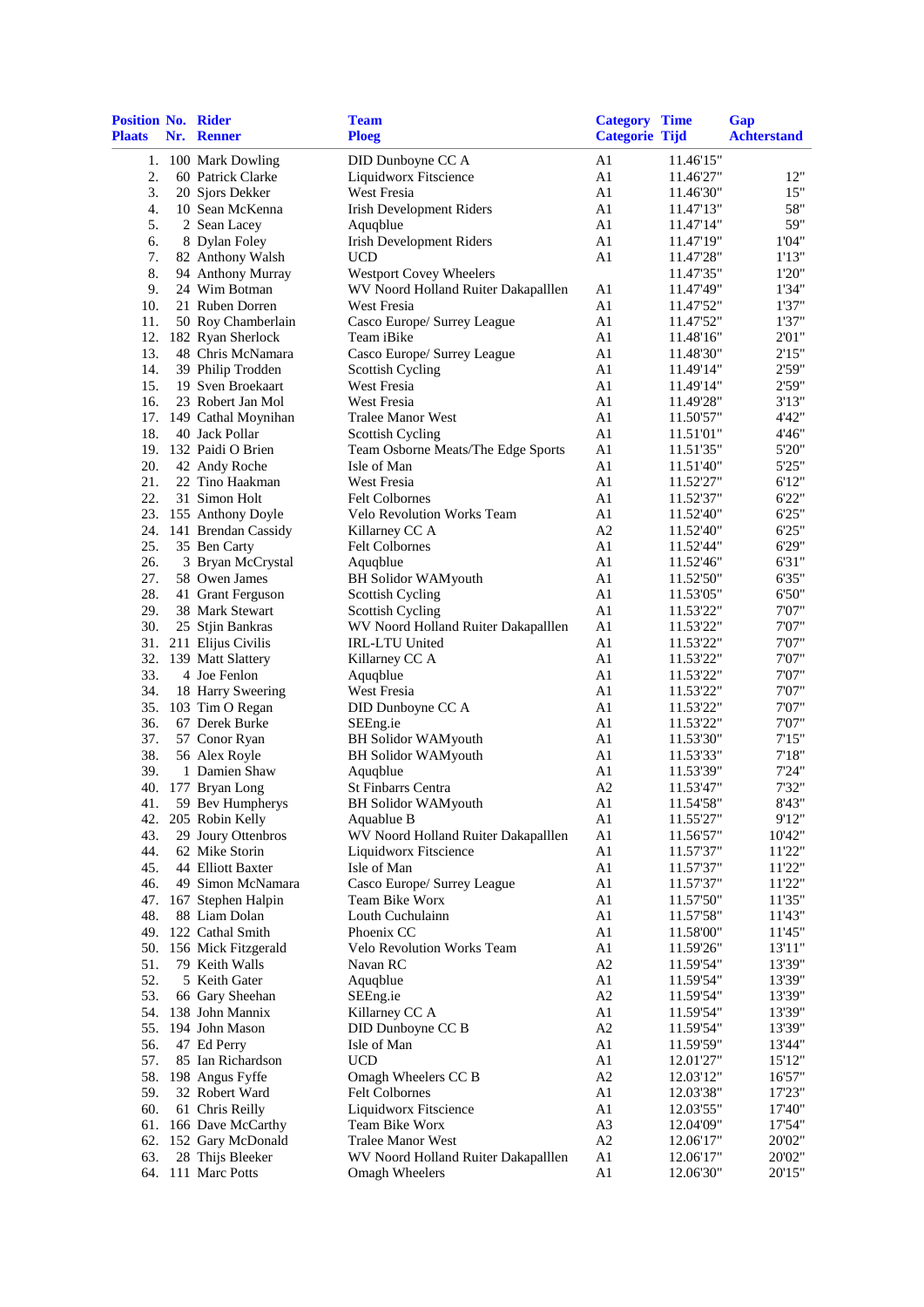| Position No. Rider<br><b>Plaats</b> | Nr. Renner                                        | <b>Team</b><br><b>Ploeg</b>                          | <b>Category Time</b><br><b>Categorie Tijd</b> |                        | Gap<br><b>Achterstand</b> |
|-------------------------------------|---------------------------------------------------|------------------------------------------------------|-----------------------------------------------|------------------------|---------------------------|
|                                     | 65. 172 Richard McDonagh                          | Kilcullen CC                                         |                                               | 12.07'27"              | 21'12"                    |
|                                     | 66. 203 Ryan Donovan                              | Aquablue B                                           | A1                                            | 12.09'35"              | 23'20"                    |
| 67.                                 | 89 Michael Barry                                  | Louth Cuchulainn                                     | A1                                            | 12.10'37"              | 24'22"                    |
| 68.                                 | 51 Richard Cartland                               | Casco Europe/ Surrey League                          | A1                                            | 12.10'37"              | 24'22"                    |
| 69.                                 | 26 Leon Koch                                      | WV Noord Holland Ruiter Dakapalllen                  | A1                                            | 12.12'22"              | 26'07"                    |
|                                     | 70. 212 Deividas Vileniskis                       | <b>IRL-LTU United</b>                                | A1                                            | 12.13'00"              | 26'45"                    |
|                                     | 71. 146 Mike Ahearn                               | Dungarvan CC                                         | A1                                            | 12.14'25"              | 28'10"                    |
| 72.                                 | 92 Colm Quinn                                     | Louth Cuchulainn                                     | A1                                            | 12.14'26"              | 28'11"                    |
| 73.                                 | 76 John Kenny                                     | Navan RC                                             | A1                                            | 12.15'06"              | 28'51"                    |
|                                     | 74. 142 John Brosnan                              | Killarney CC A<br>Western Lakes CC                   | A <sub>3</sub>                                | 12.16'06"              | 29'51"                    |
|                                     | 75. 116 Padraig Marrey<br>76. 105 Eugene Moriarty | DID Dunboyne CC A                                    | A1<br>A1                                      | 12.17'18"<br>12.18'34" | 31'03"<br>32'19"          |
| 77.                                 | 144 Stephen Murray                                | Dungarvan CC                                         | A1                                            | 12.20'00"              | 33'45"                    |
| 78.                                 | 6 Olan Barrett                                    | Aquqblue                                             | A1                                            | 12.21'57"              | 35'42"                    |
| 79.                                 | 54 Tom Stockdale                                  | <b>BH</b> Solidor WAMyouth                           | A1                                            | 12.21'57"              | 35'42"                    |
|                                     | 80. 170 John Lynch                                | Kilcullen CC                                         | A1                                            | 12.22'28"              | 36'13"                    |
|                                     | 81. 210 Mike O Mahony                             | Killarney CC B                                       | A <sub>3</sub>                                | 12.23'48"              | 37'33"                    |
|                                     | 82. 168 Geoff Sheehan                             | Team Bike Worx                                       | A1                                            | 12.24'40"              | 38'25"                    |
| 83.                                 | 16 Neil Long                                      | Killorglin CC                                        | A1                                            | 12.28'15"              | 42'00"                    |
| 84.                                 | 63 Gareth McCormack                               | Liquidworx Fitscience                                | A1                                            | 12.28'25"              | 42'10"                    |
|                                     | 85. 124 Alex Donald                               | Phoenix CC                                           | A1                                            | 12.31'11"              | 44'56"                    |
|                                     | 86. 110 Stephen McKenna                           | <b>Omagh Wheelers</b>                                | A1                                            | 12.31'32"              | 45'17"                    |
|                                     | 87. 119 Sean McIrnerney                           | Western Lakes CC                                     | A2                                            | 12.33'41"              | 47'26"                    |
|                                     | 88. 140 Michael Lucey                             | Killarney CC A                                       | A1                                            | 12.33'51"              | 47'36"                    |
|                                     | 89. 176 Kieran Crean                              | <b>St Finbarrs Centra</b>                            | A2                                            | 12.34'18"              | 48'03"                    |
| 90.                                 | 86 Eoin Morton                                    | <b>UCD</b>                                           | A1                                            | 12.36'30"              | 50'15"                    |
| 91.                                 | 30 John Heaton Armstrong                          | Felt Colbornes                                       | A1                                            | 12.36'34"              | 50'19"                    |
| 92.<br>93.                          | 11 Daniel Stewart<br>71 Aidan Collins             | <b>Irish Development Riders</b><br>Orwell Wheelers A | A1<br>A <sub>3</sub>                          | 12.39'33"<br>12.45'15" | 53'18"<br>59'00"          |
|                                     | 94. 191 Eric Downey                               | Orwell Wheelers B                                    | A1                                            | 12.45'15"              | 59'00"                    |
|                                     | 95. 213 Mariusz Ratkevicus                        | IRL-LTU United                                       | A1                                            | 12.45'22"              | 59'07"                    |
|                                     | 96. 114 Paul McCarter                             | Omagh Wheelers                                       | A1                                            | 12.45'22"              | 59'07"                    |
|                                     | 97. 117 Derek Joyce                               | Western Lakes CC                                     | A1                                            | 12.47'18"              | 1.01'03"                  |
|                                     | 98. 101 Andrew Meehan                             | DID Dunboyne CC A                                    | A1                                            | 12.47'41"              | 1.01'26"                  |
| 99.                                 | 55 Nick Noble                                     | <b>BH Solidor WAMyouth</b>                           | A1                                            | 12.48'12"              | 1.01'57"                  |
| 100.                                | 72 Brian McArdle                                  | Orwell Wheelers A                                    | A1                                            | 12.48'14"              | 1.01'59"                  |
| 101.                                | 151 Mark Shannon                                  | <b>Tralee Manor West</b>                             | A1                                            | 12.48'47"              | 1.02'32"                  |
|                                     | 102. 160 Ciaran Power                             | Comeragh CC                                          | A2                                            | 12.51'38"              | 1.05'23"                  |
| 103.                                | 91 Alan Gray                                      | Louth Cuchulainn                                     | A2                                            | 12.51'56"              | 1.05'41"                  |
| 104.                                | 129 Simon Ryan                                    | Nenagh CC                                            | A1                                            | 12.51'56"              | 1.05'41"                  |
| 105.                                | 7 Jason Prendergast                               | Irish Development Riders                             | A2                                            | 12.53'16"              | 1.07'01"                  |
| 106.                                | 64 Eddy Barry                                     | Liquidworx Fitscience                                | a1                                            | 12.53'37"              | 1.07'22"                  |
| 107.<br>108.                        | 127 Gary Scully<br>17 Stuart Cox                  | Nenagh CC<br>Killorglin CC                           | A2<br>A1                                      | 12.54'26"              | 1.08'11"                  |
| 109.                                | 118 Sean O Malley                                 | Western Lakes CC                                     | A1                                            | 12.54'29"<br>12.54'37" | 1.08'14"<br>1.08'22"      |
|                                     | 110. 171 Mark Kiernan                             | Kilcullen CC                                         | A2                                            | 12.55'33"              | 1.09'18"                  |
| 111.                                | 78 Stephen Byrne                                  | Navan RC                                             | A2                                            | 12.55'42"              | 1.09'27"                  |
| 112.                                | 74 Tom Blennerhassett                             | Orwell Wheelers A                                    | A2                                            | 12.55'47"              | 1.09'32"                  |
| 113.                                | 73 Diarmuid Collins                               | Orwell Wheelers A                                    | A2                                            | 12.58'30"              | 1.12'15"                  |
| 114.                                | 136 Martin Cashman                                | Team Osborne Meats/The Edge Sports                   | A1                                            | 12.59'50"              | 1.13'35"                  |
| 115.                                | 14 Micheal O Shea                                 | Killorglin CC                                        | A <sub>3</sub>                                | 13.01'37"              | 1.15'22"                  |
| 116.                                | 33 Andrew Hargroves                               | <b>Felt Colbornes</b>                                | A1                                            | 13.01'42"              | 1.15'27"                  |
|                                     | 117. 134 Richard Hooton                           | Team Osborne Meats/The Edge Sports                   | A1                                            | 13.04'05"              | 1.17'50"                  |
|                                     | 118. 126 Shane Scully                             | Nenagh CC                                            | A2                                            | 13.05'32"              | 1.19'17"                  |
|                                     | 119. 145 Mark Radley                              | Dungarvan CC                                         | A <sub>3</sub>                                | 13.05'59"              | 1.19'44"                  |
| 120.                                | 87 Joseph Breheny                                 | <b>UCD</b>                                           | A2                                            | 13.06'33"              | 1.20'18"                  |
| 121.                                | 70 Odran Connors                                  | Orwell Wheelers A                                    | $\rm A2$                                      | 13.07'13"              | 1.20'58"                  |
| 122.                                | 161 Michael McNena<br>15 Damien Roche             | Comeragh CC                                          | A2                                            | 13.07'30"              | 1.21'15"                  |
| 123.<br>124.                        | 93 Sean Loughran                                  | Killorglin CC<br>Louth Cuchulainn                    | A2<br>A2                                      | 13.07'44"              | 1.21'29"<br>1.22'04"      |
| 125.                                | 202 Maurice Lawlor                                | Aquablue B                                           | A2                                            | 13.08'19"<br>13.08'19" | 1.22'04"                  |
| 126.                                | 150 Barry Horgan                                  | Tralee Manor West                                    | A <sub>2</sub>                                | 13.09'23"              | 1.23'08"                  |
| 127.                                | 173 Liam Browne                                   | Kilcullen CC                                         |                                               | 13.09'31"              | 1.23'16"                  |
| 128.                                | 206 Shane O Neill                                 | Aquablue B                                           | A <sub>3</sub>                                | 13.10'51"              | 1.24'36"                  |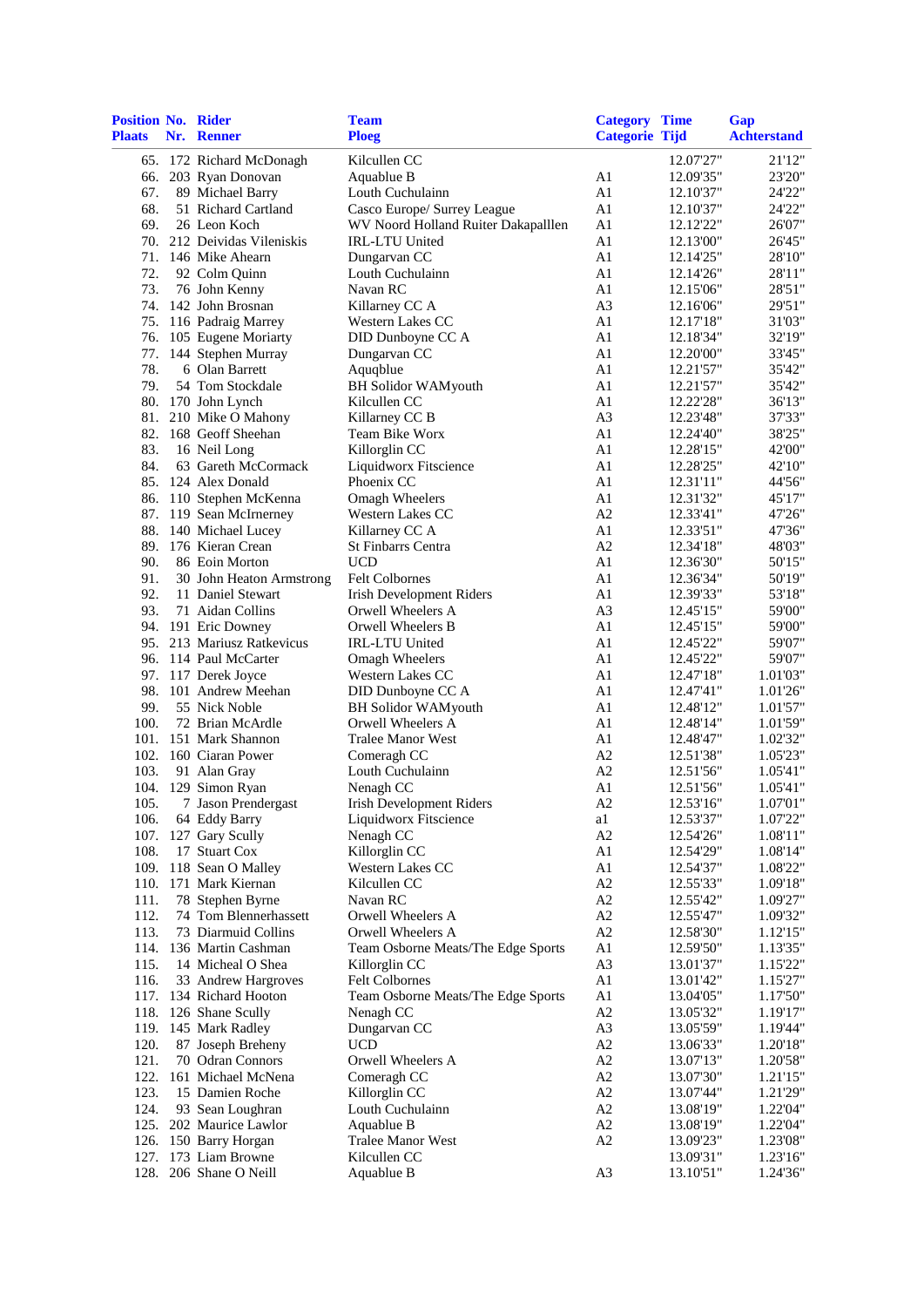| Position No. Rider<br><b>Plaats</b> | Nr. Renner                 | <b>Team</b><br><b>Ploeg</b>        | <b>Category Time</b><br><b>Categorie Tijd</b> |           | Gap<br><b>Achterstand</b> |
|-------------------------------------|----------------------------|------------------------------------|-----------------------------------------------|-----------|---------------------------|
| 129.                                | 13 Jamie O Shea            | Killorglin CC                      | A <sub>3</sub>                                | 13.13'38" | 1.27'23"                  |
| 130.                                | 52 Stuart Bellis           | Casco Europe/ Surrey League        | A1                                            | 13.14'09" | 1.27'54"                  |
|                                     | 131. 123 David O Brien     | Phoenix CC                         | A2                                            | 13.14'19" | 1.28'04"                  |
|                                     | 132. 115 Darragh McCarter  | Omagh Wheelers                     | A2                                            | 13.15'00" | 1.28'45"                  |
|                                     | 133. 131 Vinnie Gleeson    | Nenagh CC                          | A2                                            | 13.16'29" | 1.30'14"                  |
|                                     | 134. 180 John O Connell    | <b>St Finbarrs Centra</b>          | A2                                            | 13.16'29" | 1.30'14"                  |
| 135.                                | 204 Stephen McGrath        | Aquablue B                         | A2                                            | 13.21'13" | 1.34'58"                  |
| 136.                                | 68 Kieran Heneghan         | SEEng.ie                           | A <sub>3</sub>                                | 13.22'05" | 1.35'50"                  |
|                                     | 137. 107 Brendan Maloney   | South Dublin CC                    | A2                                            | 13.22'19" | 1.36'04"                  |
| 138.                                | 80 Niall Doggett           | Navan RC                           | A2                                            | 13.25'53" | 1.39'38"                  |
| 139.                                | 97 Richard Meaney          | Westport Covey Wheelers            | A3                                            | 13.27'47" | 1.41'32"                  |
| 140.                                | 209 Patrick Clifford       | Killarney CC B                     | A <sub>3</sub>                                | 13.27'52" | 1.41'37"                  |
| 141.                                | 96 James McGreevey         | <b>Westport Covey Wheelers</b>     | A3                                            | 13.28'49" | 1.42'34"                  |
| 142.                                | 46 Chris Nichelson         | Isle of Man                        | A <sub>1</sub>                                | 13.30'25" | 1.44'10"                  |
|                                     | 143. 197 Jack Whealan      | DID Dunboyne CC B                  | A <sub>3</sub>                                | 13.35'46" | 1.49'31"                  |
|                                     | 144. 196 Eoin Lynch        | DID Dunboyne CC B                  | A <sub>3</sub>                                | 13.38'24" | 1.52'09"                  |
|                                     | 145. 137 Michael Crowley   | Team Osborne Meats/The Edge Sports | A2                                            | 13.44'32" | 1.58'17"                  |
|                                     | 146. 147 Paul Smith        | Dungarvan CC                       | A3                                            | 13.45'23" | 1.59'08"                  |
|                                     | 147. 175 John Gargan       | Kilcullen CC                       |                                               | 13.50'02" | 2.03'47"                  |
|                                     | 148. 154 Aidan Crowley     | <b>Velo Revolution Works Team</b>  | A <sub>1</sub>                                | 13.50'18" | 2.04'03"                  |
|                                     | 149. 195 Ciaran Hallinan   | DID Dunboyne CC B                  | A2                                            | 13.50'28" | 2.04'13"                  |
|                                     | 150. 179 Peter Barber      | <b>St Finbarrs Centra</b>          | A3                                            | 13.52'44" | 2.06'29"                  |
|                                     | 151. 143 Leigh Hewardine   | Killarney CC A                     | A3                                            | 13.53'17" | 2.07'02"                  |
|                                     | 152. 186 Marc Houlihan     | Team iBike                         | A <sub>3</sub>                                | 13.57'43" | 2.11'28"                  |
|                                     | 153. 214 Melanie Spath     | <b>IRL-LTU United</b>              | A2                                            | 13.57'43" | 2.11'28"                  |
|                                     | 154. 181 Michael Hennessey | St Finbarrs Centra                 | A1                                            | 13.57'44" | 2.11'29"                  |
|                                     | 155. 178 Richard Barry     | <b>St Finbarrs Centra</b>          | A2                                            | 13.58'05" | 2.11'50"                  |
|                                     | 156. 183 Daithi Creedon    | Team iBike                         | A <sub>3</sub>                                | 14.02'13" | 2.15'58"                  |
| 157.                                | 98 Keith O Connell         | <b>Westport Covey Wheelers</b>     | A <sub>3</sub>                                | 14.06'26" | 2.20'11"                  |
|                                     | 158. 207 Joe O Shea        | Killarney CC B                     | A <sub>3</sub>                                | 14.09'31" | 2.23'16"                  |
|                                     | 159. 187 Billy Reidy       | Team iBike                         | A <sub>3</sub>                                | 14.09'42" | 2.23'27"                  |
|                                     | 160. 164 Ronan Costello    | Comeragh CC                        | A3                                            | 14.19'11" | 2.32'56"                  |
|                                     | 161. 125 Ciaran McVeigh    | Phoenix CC                         | A3                                            | 14.20'19" | 2.34'04"                  |
|                                     | 162. 188 Neal Hudson       | Orwell Wheelers B                  | A <sub>3</sub>                                | 14.22'03" | 2.35'48"                  |
| 163.                                | 208 Greg Whealan           | Killarney CC B                     | A <sub>3</sub>                                | 14.23'33" | 2.37'18"                  |
| 164.                                | 81 Simon O Dea             | Navan RC                           | A <sub>3</sub>                                | 14.40'36" | 2.54'21"                  |
| 165.                                | 185 Sean McCarron          | Team iBike                         | A <sub>3</sub>                                | 14.42'26" | 2.56'11"                  |
| 166.                                | 12 Edward Casey            | Killorglin CC                      | A <sub>3</sub>                                | 14.57'53" | 3.11'38"                  |
|                                     | 167. 184 Mark Prendeville  | Team iBike                         | A <sub>3</sub>                                | 14.57'54" | 3.11'39"                  |

# **Kerry Group Rás Mumhan 2014**

Organiser **Killorglin Cycling**  Organisator **Club**

Separate classification **U23** Stage Etappe Deelklassement **21st April 2014**

General classification after **Killorglin and**  Algemeen klassement **Beaufort** na

Average speed of winner **42,308km/h** Total distance<br>Totaalafstand winnaar **42,308km/h** Totaalafstand

Total distance **498,18km**<br>Totaalafstand **498,18km** 

Tijd van winnaar **11.46'30"**

| <b>Position No. Rider</b><br><b>Plaats</b> | Nr. Renner        | <b>Team</b><br><b>Ploeg</b>     | <b>Category</b><br>Categorie Tijd | <b>Time</b> | Gap<br><b>Achterstand</b> |
|--------------------------------------------|-------------------|---------------------------------|-----------------------------------|-------------|---------------------------|
|                                            | 20 Sjors Dekker   | West Fresia                     | A1                                | 11.46'30"   |                           |
| 2.                                         | 10 Sean McKenna   | <b>Irish Development Riders</b> | A1                                | 11.47'13"   | 43"                       |
| 3.                                         | 8 Dylan Foley     | <b>Irish Development Riders</b> | A1                                | 11.47'19"   | 49"                       |
| 4.                                         | 19 Sven Broekaart | West Fresia                     | A1                                | 11.49'14"   | 2'44"                     |
| 5.                                         | 58 Owen James     | <b>BH Solidor WAMyouth</b>      | A1                                | 11.52'50"   | 6'20"                     |
| 6.                                         | 41 Grant Ferguson | Scottish Cycling                | A1                                | 11.53'05"   | 6'35"                     |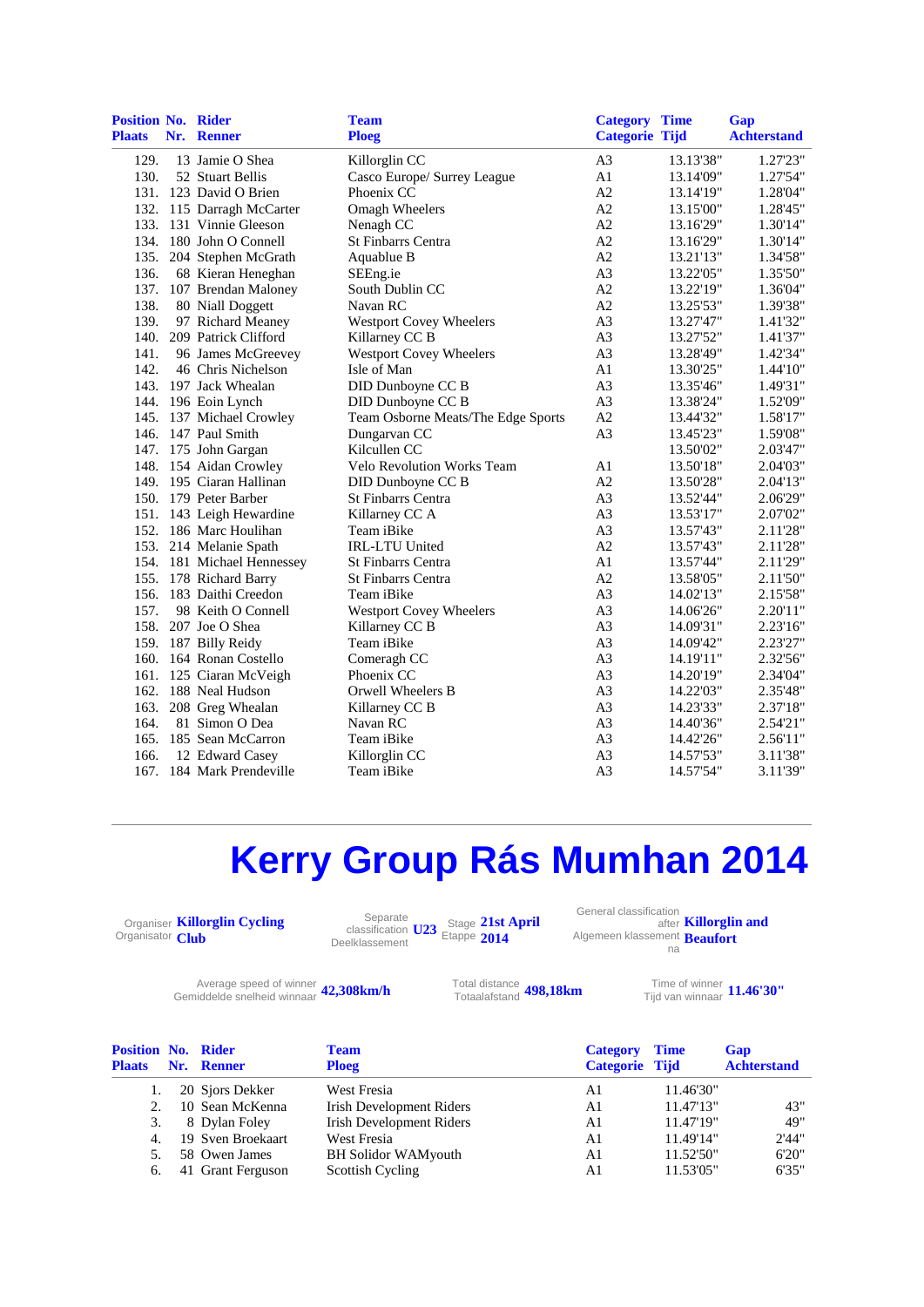| 7.  | 38 Mark Stewart     | <b>Scottish Cycling</b>             | A <sub>1</sub> | 11.53'22" | 6'52"    |
|-----|---------------------|-------------------------------------|----------------|-----------|----------|
| 8.  | 25 Stjin Bankras    | WV Noord Holland Ruiter Dakapalllen | A <sub>1</sub> | 11.53'22" | 6'52"    |
| 9.  | 57 Conor Ryan       | <b>BH Solidor WAMyouth</b>          | A <sub>1</sub> | 11.53'30" | 7'00"    |
| 10. | 56 Alex Royle       | <b>BH Solidor WAMyouth</b>          | A <sub>1</sub> | 11.53'33" | 7'03"    |
| 11. | 29 Joury Ottenbros  | WV Noord Holland Ruiter Dakapalllen | A <sub>1</sub> | 11.56'57" | 10'27"   |
| 12. | 198 Angus Fyffe     | Omagh Wheelers CC B                 | A2             | 12.03'12" | 16'42"   |
| 13. | 32 Robert Ward      | <b>Felt Colbornes</b>               | A <sub>1</sub> | 12.03'38" | 17'08"   |
| 14. | 166 Dave McCarthy   | Team Bike Worx                      | A <sub>3</sub> | 12.04'09" | 17'39"   |
| 15. | 203 Ryan Donovan    | Aquablue B                          | A1             | 12.09'35" | 23'05"   |
| 16. | 26 Leon Koch        | WV Noord Holland Ruiter Dakapalllen | A <sub>1</sub> | 12.12'22" | 25'52"   |
| 17. | 54 Tom Stockdale    | <b>BH Solidor WAMyouth</b>          | A <sub>1</sub> | 12.21'57" | 35'27"   |
| 18. | 11 Daniel Stewart   | <b>Irish Development Riders</b>     | A1             | 12.39'33" | 53'03"   |
| 19. | 129 Simon Ryan      | Nenagh CC                           | A1             | 12.51'56" | 1.05'26" |
| 20. | 7 Jason Prendergast | <b>Irish Development Riders</b>     | A2             | 12.53'16" | 1.06'46" |
| 21. | 33 Andrew Hargroves | <b>Felt Colbornes</b>               | A <sub>1</sub> | 13.01'42" | 1.15'12" |
| 22. | 68 Kieran Heneghan  | SEEng.ie                            | A <sub>3</sub> | 13.22'05" | 1.35'35" |
| 23. | 46 Chris Nichelson  | Isle of Man                         | A <sub>1</sub> | 13.30'25" | 1.43'55" |
| 24. | 197 Jack Whealan    | DID Dunboyne CC B                   | A <sub>3</sub> | 13.35'46" | 1.49'16" |
| 25. | 196 Eoin Lynch      | DID Dunboyne CC B                   | A <sub>3</sub> | 13.38'24" | 1.51'54" |
|     |                     |                                     |                |           |          |

#### **General classification**

| 1. West Fresia                         | 35.21'22" |          |
|----------------------------------------|-----------|----------|
| 2. WV Noord Holland Ruiter Dakapalllen | 35.28'29" | 7'07"    |
| 3. Casco Europe/ Surrey League         | 35.30'20" | 8'58"    |
| 4. DID Dunboyne CC A                   | 35.31'34" | 10'12"   |
| 5. Aquqblue                            | 35.33'15" | 11'53"   |
| 6. Scottish Cycling                    | 35.33'21" | 11'59"   |
| 7. BH Solidor WAMyouth                 | 35.37'32" | 16'10"   |
| 8. Liquidworx Fitscience               | 35.38'59" | 17'37"   |
| 9. Killarney CC A                      | 35.45'56" | 24'34"   |
| 10. Irish Development Riders           | 35.46'22" | 25'00"   |
| 11. Felt Colbornes                     | 35.48'59" | 27'37"   |
| 12. Isle of Man                        | 35.49'16" | 27'54"   |
| 13. UCD                                | 35.54'38" | 33'16"   |
| 14. Tralee Manor West                  | 36.01'59" | 40'37"   |
| 15. Louth Cuchulainn                   | 36.23'01" | 1.01'39" |
| 16. Team Bike Worx                     | 36.26'39" | 1.05'17" |
| 17. Velo Revolution Works Team         | 36.46'35" | 1.25'13" |
| 18. Navan RC                           | 36.48'46" | 1.27'24" |
| 19. IRL-LTU United                     | 36.51'44" | 1.30'22" |
| 20. Kilcullen CC                       | 37.08'01" | 1.46'39" |
| 21. Western Lakes CC                   | 37.08'19" | 1.46'57" |
| 22. Aquablue B                         | 37.12'15" | 1.50'53" |
| 23. SEEng.ie                           | 37.15'21" | 1.53'59" |
| 24. Omagh Wheelers                     | 37.23'24" | 2.02'02" |
| 25. St Finbarrs Centra                 | 37.28'11" | 2.06'49" |
| 26. Team Osborne Meats/The Edge Sports | 37.33'51" | 2.12'29" |
| 27. Dungarvan CC                       | 37.40'24" | 2.19'02" |
| 28. Phoenix CC                         | 37.40'30" | 2.19'08" |
| 29. Orwell Wheelers A                  | 37.42'15" | 2.20'53" |
| 30. Killorglin CC                      | 38.07'15" | 2.45'53" |
| 31. DID Dunboyne CC B                  | 38.21'30" | 3.00'08" |
| 32. Nenagh CC                          | 38.37'51" | 3.16'29" |
| 33. Westport Covey Wheelers            | 38.44'11" | 3.22'49" |
| 34. Team iBike                         | 39.27'32" | 4.06'10" |
| 35. Killarney CC B                     | 40.01'06" | 4.39'44" |
| 36. Comeragh CC                        | 40.18'19" | 4.56'57" |

## **Kerry Group Rás Mumhan 2014**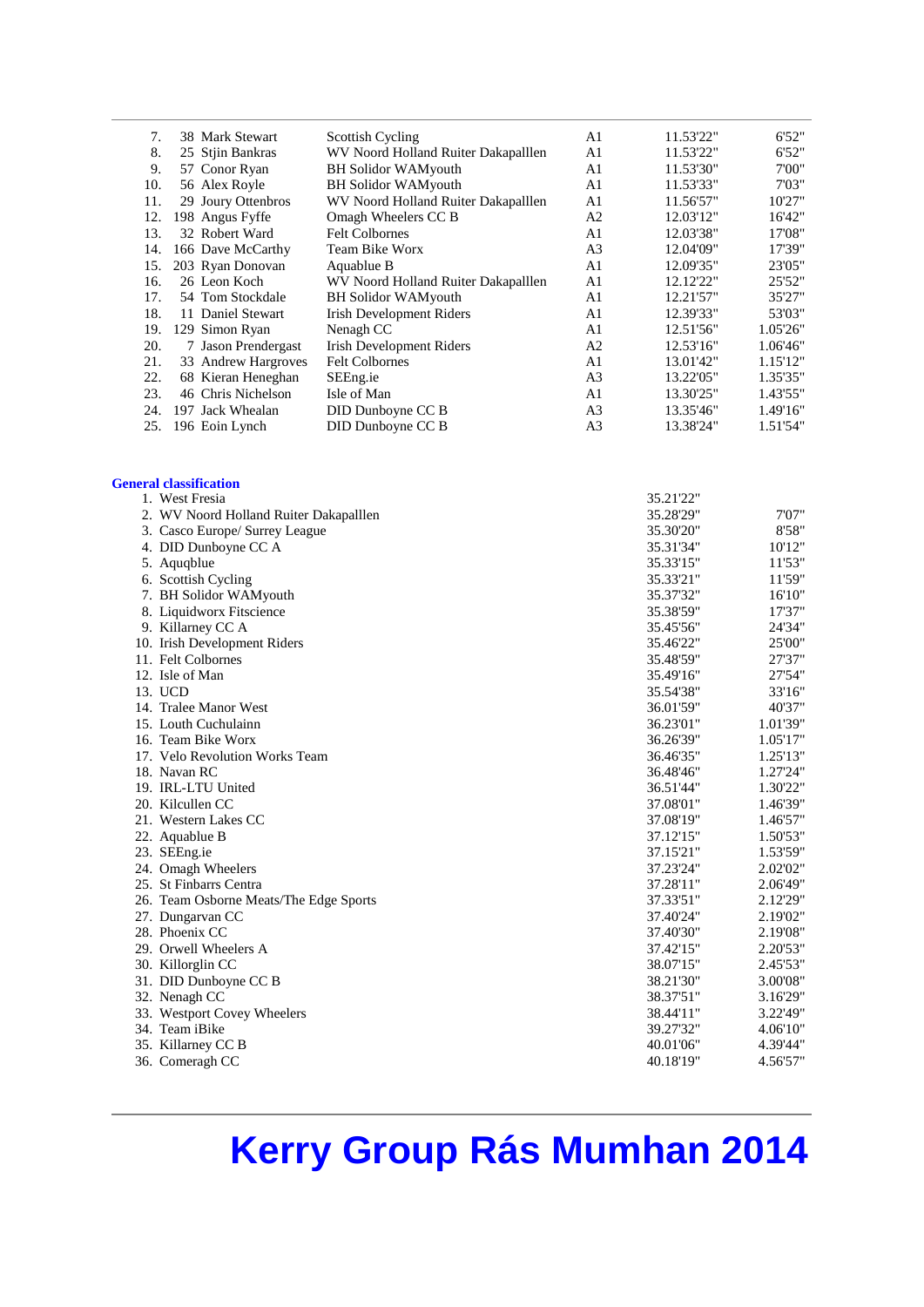Organiser **Killorglin Cycling Club** Stage

<sup>Stage</sup> 21st April 2014

Puntenklassement na **Killorglin and Beaufort**

| <b>Position</b><br><b>Plaats</b> | No.<br>Nr. | <b>Rider</b><br><b>Renner</b> | <b>Team</b><br><b>Ploeg</b>         | <b>Category</b><br><b>Categorie</b> | <b>Points</b><br><b>Punten</b> |
|----------------------------------|------------|-------------------------------|-------------------------------------|-------------------------------------|--------------------------------|
| 1.                               |            | 3 Bryan McCrystal             | Aquqblue                            | A1                                  | 15                             |
| 2.                               |            | 82 Anthony Walsh              | <b>UCD</b>                          | A1                                  | 13                             |
| 3.                               |            | 58 Owen James                 | <b>BH Solidor WAMyouth</b>          | A1                                  | 11                             |
| 4.                               |            | 48 Chris McNamara             | Casco Europe/ Surrey League         | A1                                  | 10                             |
| 5.                               |            | 22 Tino Haakman               | <b>West Fresia</b>                  | A1                                  | $\overline{9}$                 |
| 6.                               |            | 40 Jack Pollar                | <b>Scottish Cycling</b>             | A <sub>1</sub>                      | $\,8\,$                        |
| 7.                               |            | 132 Paidi O Brien             | Team Osborne Meats/The Edge Sports  | A1                                  | $\boldsymbol{7}$               |
| 8.                               |            | 94 Anthony Murray             | <b>Westport Covey Wheelers</b>      |                                     | $\sqrt{6}$                     |
| 9.                               |            | 20 Sjors Dekker               | West Fresia                         | A1                                  | 5                              |
| 10.                              |            | 42 Andy Roche                 | Isle of Man                         | A1                                  | $\overline{4}$                 |
| <b>General, Algemeen</b>         |            |                               |                                     |                                     |                                |
| 1.                               |            | 40 Jack Pollar                | Scottish Cycling                    | A1                                  | 29                             |
| 2.                               |            | 149 Cathal Moynihan           | <b>Tralee Manor West</b>            | A1                                  | 28                             |
| 3.                               |            | 20 Sjors Dekker               | <b>West Fresia</b>                  | A1                                  | 23                             |
| $\overline{4}$ .                 |            | 132 Paidi O Brien             | Team Osborne Meats/The Edge Sports  | A1                                  | 22                             |
| 5.                               |            | 10 Sean McKenna               | <b>Irish Development Riders</b>     | A <sub>1</sub>                      | 18                             |
| 6.                               |            | 100 Mark Dowling              | DID Dunboyne CC A                   | A1                                  | 18                             |
| 7.                               |            | 22 Tino Haakman               | West Fresia                         | A1                                  | 18                             |
| 8.                               |            | 24 Wim Botman                 | WV Noord Holland Ruiter Dakapalllen | A1                                  | 17                             |
| 9.                               |            | 2 Sean Lacey                  | Aquqblue                            | A1                                  | 16                             |
| 10.                              |            | 3 Bryan McCrystal             | Aquqblue                            | A1                                  | 15                             |
| 11.                              |            | 8 Dylan Foley                 | <b>Irish Development Riders</b>     | A1                                  | 15                             |
| 12.                              |            | 60 Patrick Clarke             | Liquidworx Fitscience               | A1                                  | 14                             |
| 13.                              |            | 82 Anthony Walsh              | <b>UCD</b>                          | A1                                  | 13                             |
| 14.                              |            | 58 Owen James                 | <b>BH Solidor WAMyouth</b>          | A1                                  | 11                             |
| 15.                              |            | 105 Eugene Moriarty           | DID Dunboyne CC A                   | A1                                  | 11                             |
| 16.                              |            | 42 Andy Roche                 | Isle of Man                         | A1                                  | 11                             |
| 17.                              |            | 48 Chris McNamara             | Casco Europe/ Surrey League         | A1                                  | 10                             |
| 18.                              |            | 61 Chris Reilly               | Liquidworx Fitscience               | A1                                  | 10                             |
| 19.                              |            | 35 Ben Carty                  | Felt Colbornes                      | A1                                  | $\,8\,$                        |
| 20.                              |            | 57 Conor Ryan                 | <b>BH Solidor WAMyouth</b>          | A1                                  | $\,8\,$                        |
| 21.                              |            | 26 Leon Koch                  | WV Noord Holland Ruiter Dakapalllen | A1                                  | $\boldsymbol{7}$               |
| 22.                              |            | 94 Anthony Murray             | <b>Westport Covey Wheelers</b>      |                                     | $\sqrt{6}$                     |
| 23.                              |            | 23 Robert Jan Mol             | <b>West Fresia</b>                  | A <sub>1</sub>                      | $\sqrt{6}$                     |
| 24.                              |            | 21 Ruben Dorren               | West Fresia                         | A1                                  | 5                              |
| 25.                              |            | 85 Ian Richardson             | <b>UCD</b>                          | A1                                  | 5                              |
| 26.                              |            | 50 Roy Chamberlain            | Casco Europe/ Surrey League         | A <sub>1</sub>                      | $\overline{4}$                 |

#### King of the Hills

| 1. Dylan Foley  | Irish Development Riders | 68 points |
|-----------------|--------------------------|-----------|
| 2. Ruben Dorren | West Frisia              | 54 points |
| 3. Jack Pollar  | Scottish Cycling         | 51 points |

### Commissaire Communique